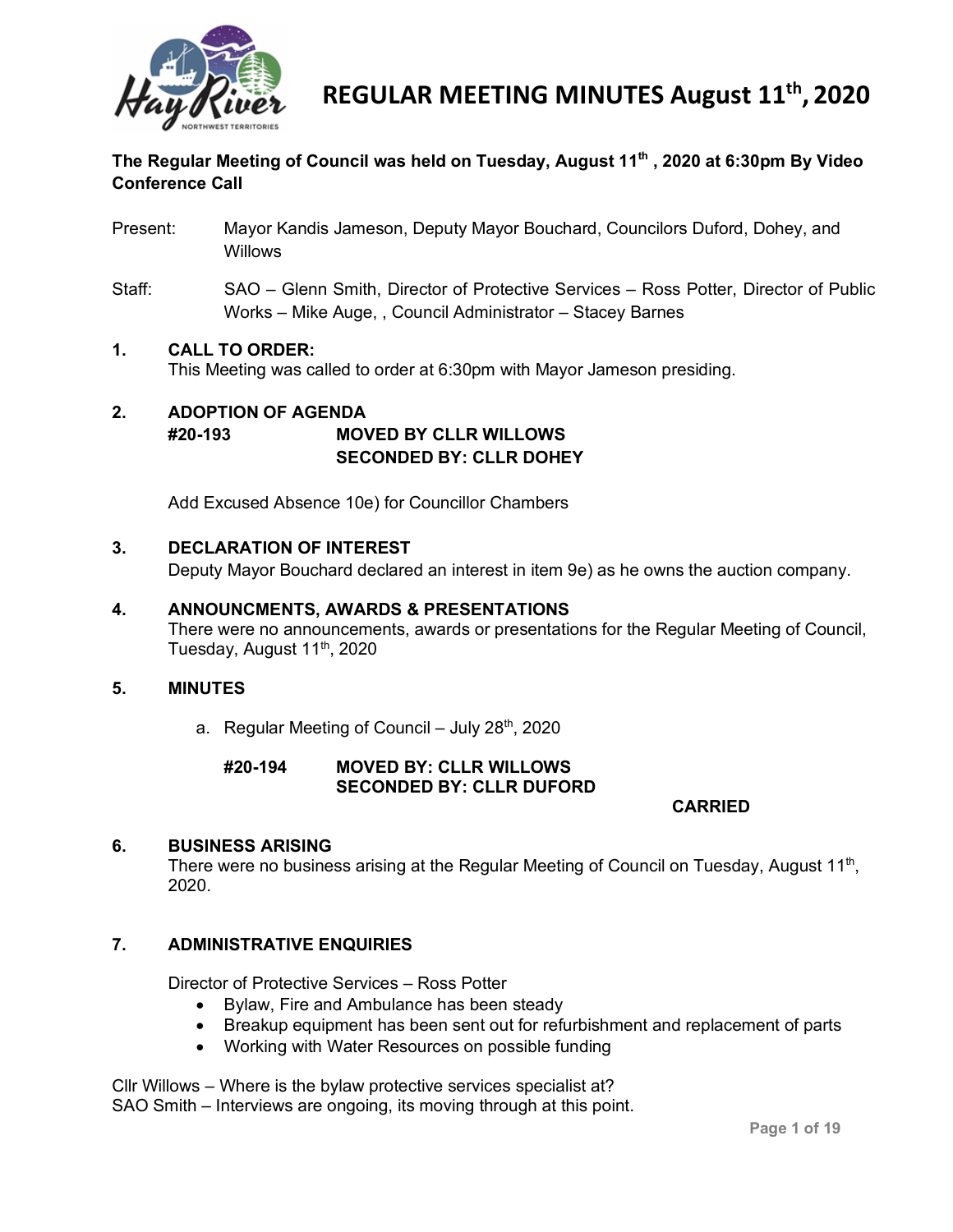

Recreation – SAO Smith

- Working with ice user groups around opening of the Community Centre
- Received approval from water licensing to complete emergency retaining wall work at Porritt Landing
- Community Beach and Water Safety day was well attended this past weekend
- Meditation on the beach will be going till the end of August

Finance – SAO Smith

- Finance Committee meeting next week for Q2 Capital and O&M
- Property tax payments have been coming in
- Accounts payable and Payroll clerk position will have interviews next week
- Working through land purchase agreements

Cllr Duford – There was a lot of electrical issues this past weekend at the pavilion

SAO Smith – We are working on the cause to have it corrected

Mayor Jameson – Aquatics positions are closed, but the pool is not to open till phase 2 with limitations, we do we need so many aquatics staff?

SAO Smith – Supervisor position is needed, others is a balancing act, but I will get back to you with answers.

Director of Public Works – Mike Auge

- Calcium has gone down on the various roads this past weekend
- Caribou Crescent is wrapping up for this season
- Fraser Place is starting its Geotech work last week
- Working with our consultant on the Water License renewal
- Water Intake Line Inspection will start this week. Going into next week

Deputy Mayor Bouchard – What is the timeline for Fraser Place? SAO Smith – more information coming in camera

Senior Administrative Officer – Glenn Smith

- Meetings with timelines for ICIP and Climate Change programs
- Applying for funding for \$20,000 from Food Centre Canada for food bank programs and Hay River Seniors
- Working on business development
- Dealing with public concerns that have come forward

Mayor Jameson

- Minister Simpson has been following up with MACA with regards to our Community Plan
- Met with NWTAC and Minister Simpson regarding schools opening in September and the procedures
- Met with MACA to talk about the Canadian top up for residents of the NWT, funding changes to help local economies, isolation centre measures, and training for border control messaging.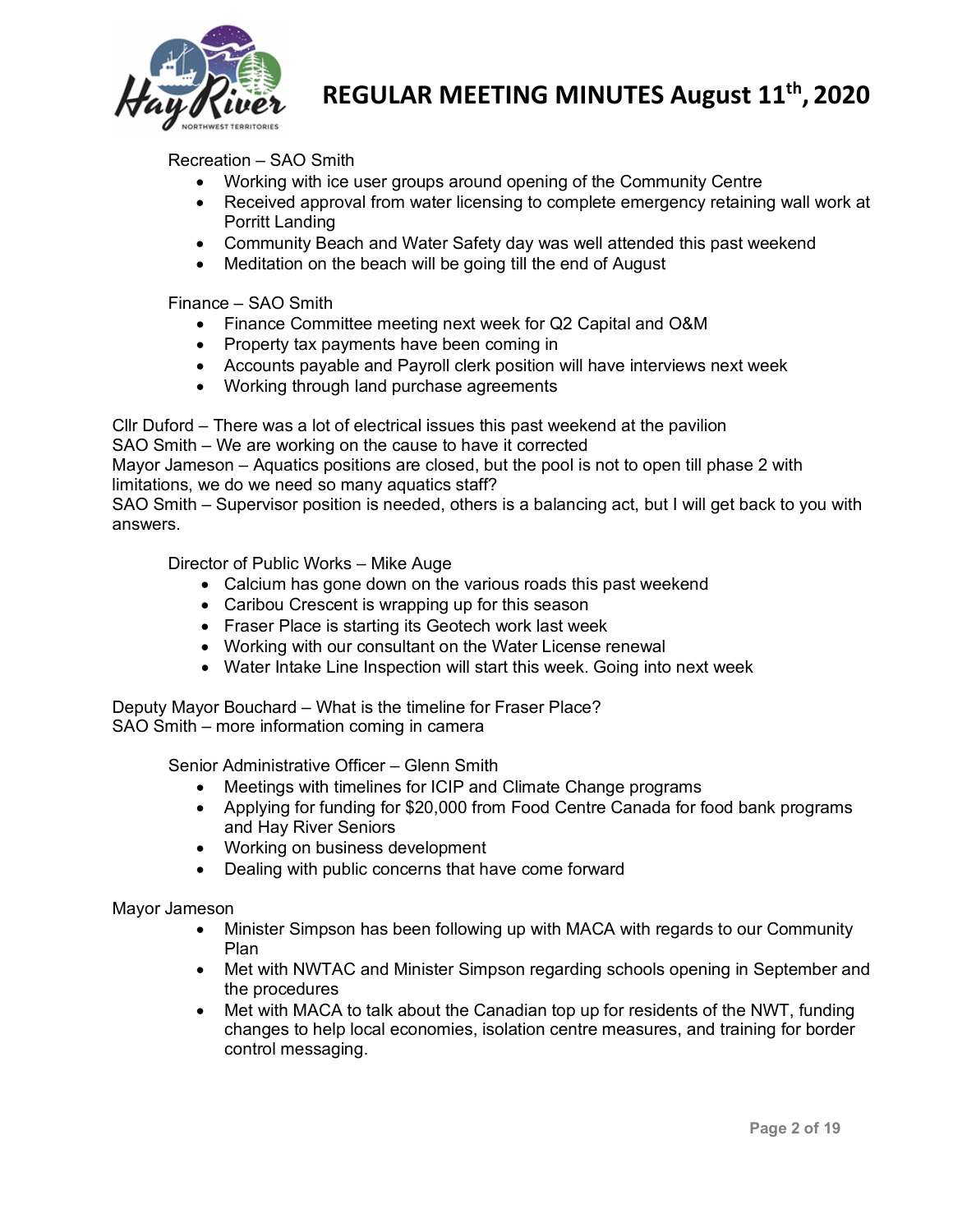

#### **8. DELEGATION**

Pine Point Mining update and presentation to Council by Jeff Hussey and Andrew Williams

#### **9. COMMITTEE REPORTS**

a. Tourism and Economic Development Report for July

# **RECOMMENDATION:**

### **#20-195 MOVED BY: CLLR DUFORD SECONDED BY: CLLR DOHEY**

**THAT THE COUNCIL OF THE TOWN OF HAY RIVER accepts the Tourism and Economic Development Report for the month of July 2020.**

#### **BACKGROUND:**

#### **Tourism Activity:**

- Hay-Cation program tied to the NWT Tourism Staycation marketing in full deployment. Worked with Outcrop on creating and approving radio and newspaper ads that launched in the first few weeks of July. Completed interviews with Cabin Radio, Moose FM and Up Here Magazine to promote the Hay-Cation program. Posted regular social media posts for our Hay-Cation program
- Responded to quite a few social media messages and emails regarding interest from people in other NWT communities on what activities and adventures were available in Hay River.
- Provided photos of a few restaurants and facilities for Spectacular NWT's China marketing to feather Hay River as a tourist destination once travel is allowed.
- There has been traffic at VIC from other communities coming to vacation; there has been 72 visitors come into the VIC during July (YK – 58, Ft. Liard – 1, Ft. Smith – 4, Ft. Resolution – 2, Nova Scotia – 2, Alberta – 1, Newfoundland - 3). Out of Territory visitors were compliant with COVID-19 requirements.
- Set markers on the highway for the installation of our billboard and amenities signs. The signs have been approved by the GNWT Ministry of Transportation and the Village of Enterprise.

#### **Economic Development Activity:**

- Worked with the Fisherman's Wharf Pavilion contractors to ensure that the COVID-19 safety plan submitted to EHO would be implemented. Opening day of the Fisherman's Wharf will be on Saturday August 1, 2020.
- Prepared and submitted a SEED funding proposal for marketing and promotions of our Hay-Cation program, creation of a recreation guide, conference package, tourism itineraries and purchasing photo licenses for marketing. Funding proposal was approved by ITI.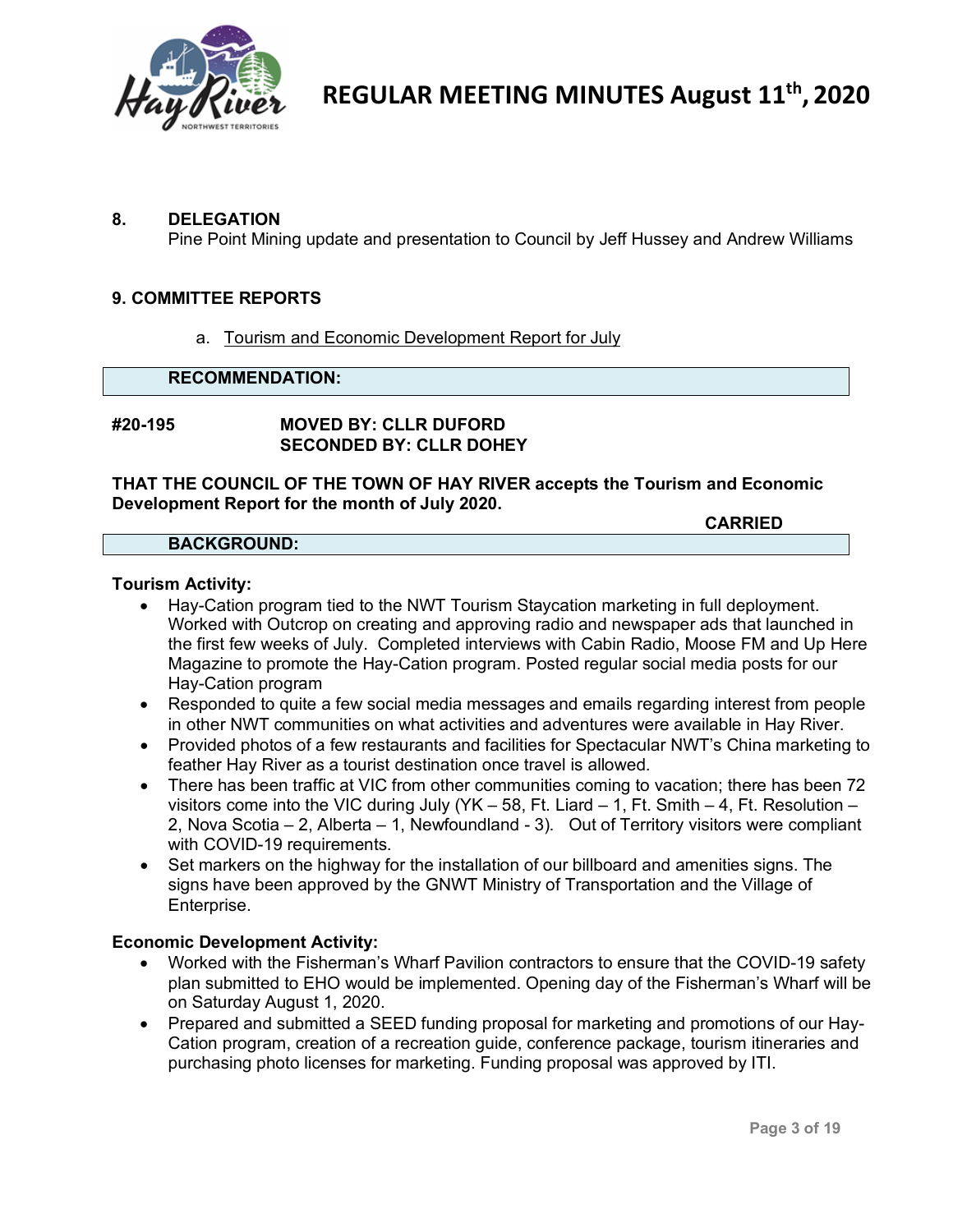

### **Other Activity:**

• Provided Trans Canada Trail with a progress report for the work on the Oxbow Trail and installation of interpretive signage. Extremely wet conditions have not allowed the installation of some signage.

# **Key Performance Indicators:**

### *External Funding Success*

*-* Approval of ITI SEED funding application for Hay-Cation and tourism marketing for \$22,000.



#### *Visitor Information Centre Visitation*



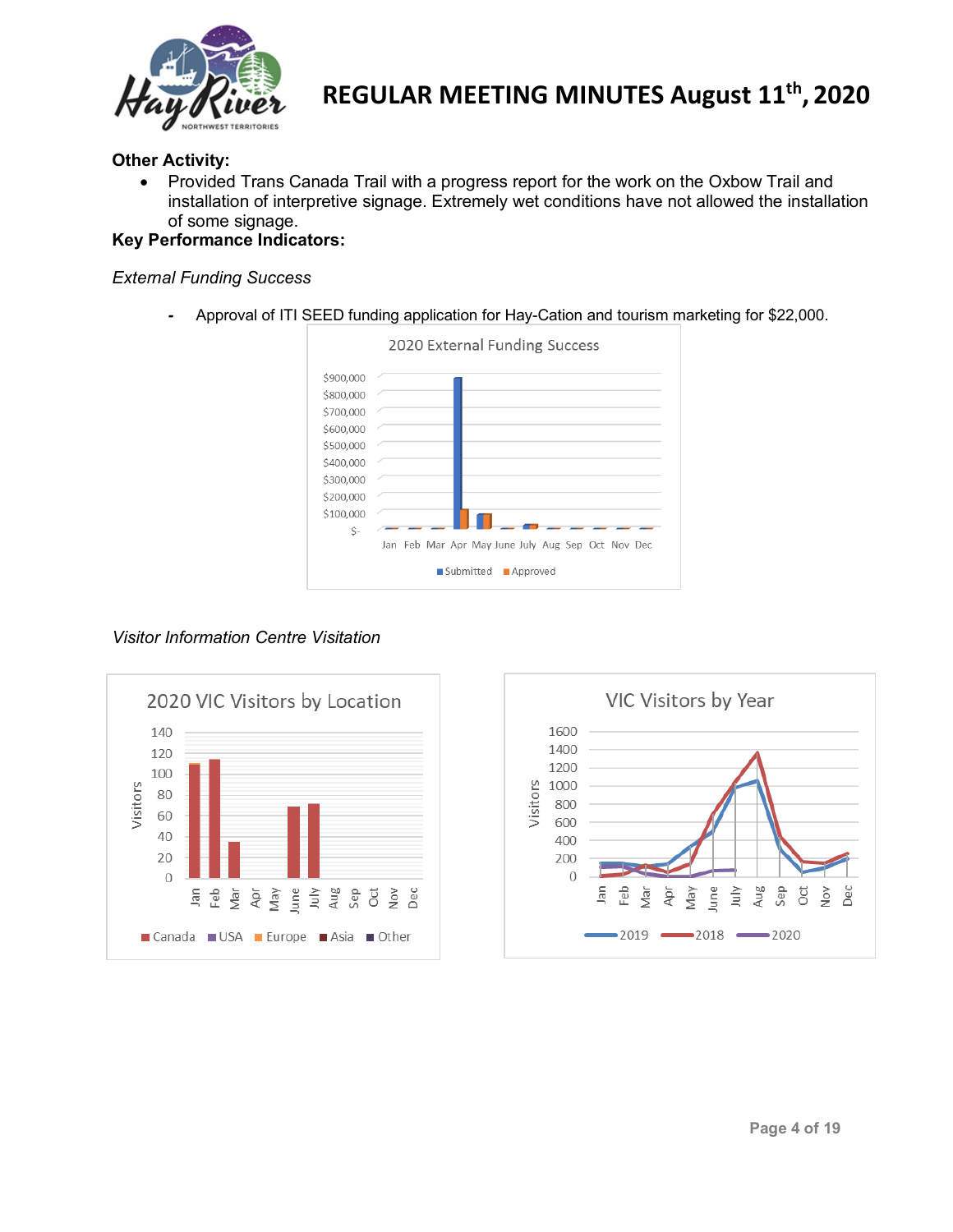

*Gift Shop Sales*



#### *Inbound Marketing*

• Promotion through social media still remains the focus for marketing. Hay-Cation promotion is creating an added buzz for Hay River and the South Slave communities with the Spectacular NWT Northern Staycation marketing program.

#### *Visitor Satisfaction Rating*

- We have been working with ITI, NWT Parks and Spectacular NWT to create an NWT wide visitor metrics that will be of value to all involved. Currently in discussion.
- COVID protocol does not allow tourists to sign the guestbook but we are taking down information on where they are from, what brings them here, what are they doing here, etc.

### **COUNCIL POLICY / STRATEGY OR GOAL:**

#### N/A

#### **APPLICABLE LEGISLATION, BYLAWS, STUDIES, PLANS:**

N/A

#### **FINANCIAL IMPLICATIONS:**

N/A

#### **ALTERNATIVES TO RECOMMENDATIONS:**

N/A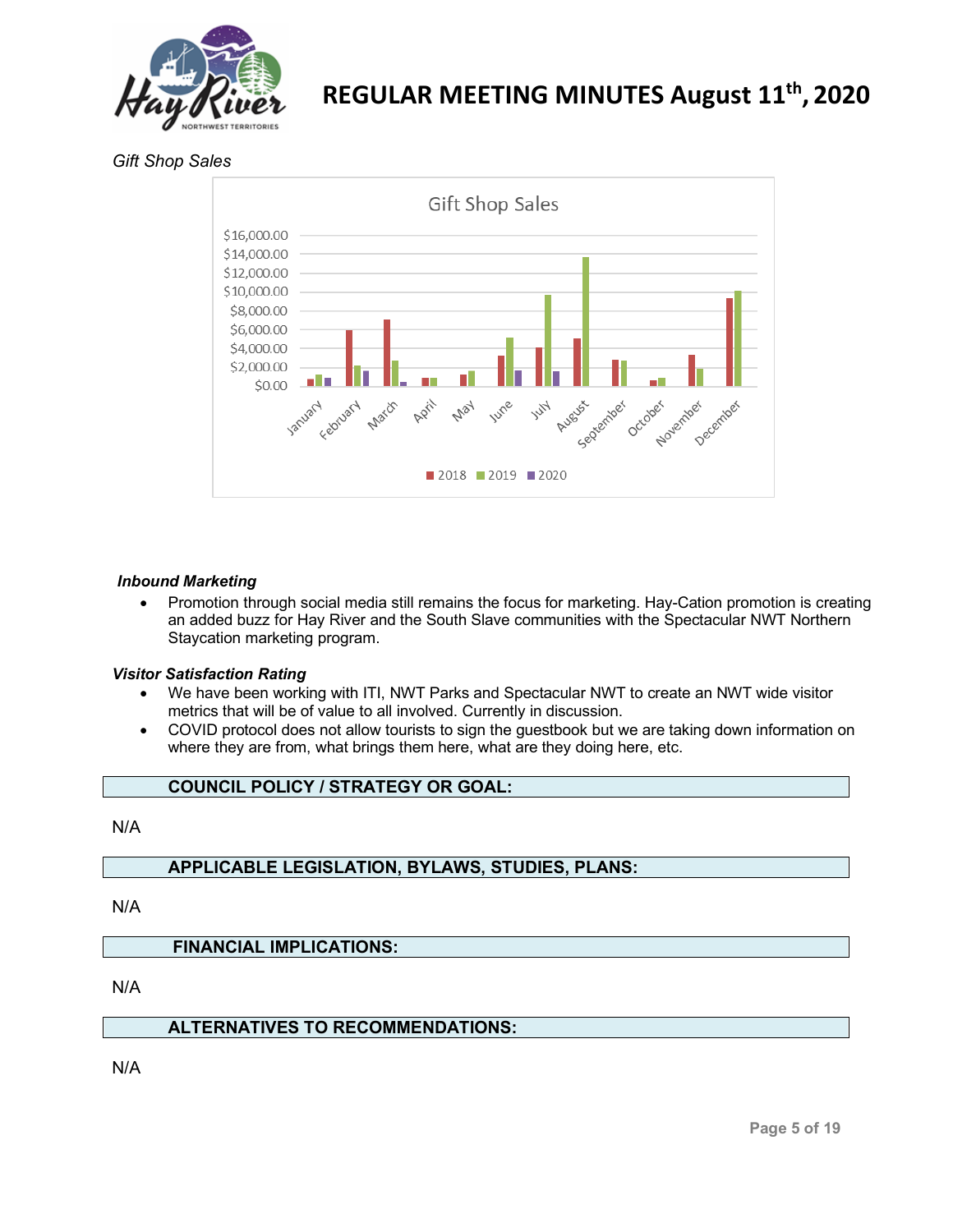

#### **ATTACHMENTS:**

N/A

**Prepared by: Reviewed by:** Peter Magill Tourism and Economic Development Coordinator SAO Date: July 30, 2020 Date: July 30, 2020

# **b.** Recreation Monthly Repost for July

#### **RECOMMENDATION:**

# **#20-196 MOVED BY: CLLR DUFORD SECONDED BY: CLLR DOHEY**

# **THAT THE COUNCIL OF THE TOWN OF HAY RIVER accepts the report entitled "Recreation and Community Services Monthly Report" for July as presented.**

#### **BACKGROUND:**

# **Recreational Programming**

The Community Centre remains closed to the public given restrictions in the GNWT's Emerging Wisely Plan. The Community Centre will remain closed for the foreseeable future because swimming pools are to remain closed to the general public until phase 3 and ice sports like hockey and curling are identified under phase 4. Phases 3 and 4 of the Emerging Wisely Plan do not have dates identified as they are dependent on an expected second wave of COVID-19 in Canada and the development of better testing/methods as well as a vaccine.

Further facility and operational updates:

- concession contractor continues to operate via the Community Hall for take-out orders only;
- THR parks and greenspaces remain operational with COVID appropriate signage and disinfection;

- Keith Broadhead park ball diamonds are maintained weekly for the Hay River Mixed Slopitch League and Hay River Men's Fastpitch;

- Hay River Public beach remains open with THR Aquatic staff on site 7 days per week;
- Porritt Landing Marina remains open though some retaining wall repairs are needed;
- Fisherman's Wharf pavilion is near completion with an expected opening date of August 1<sup>st</sup>;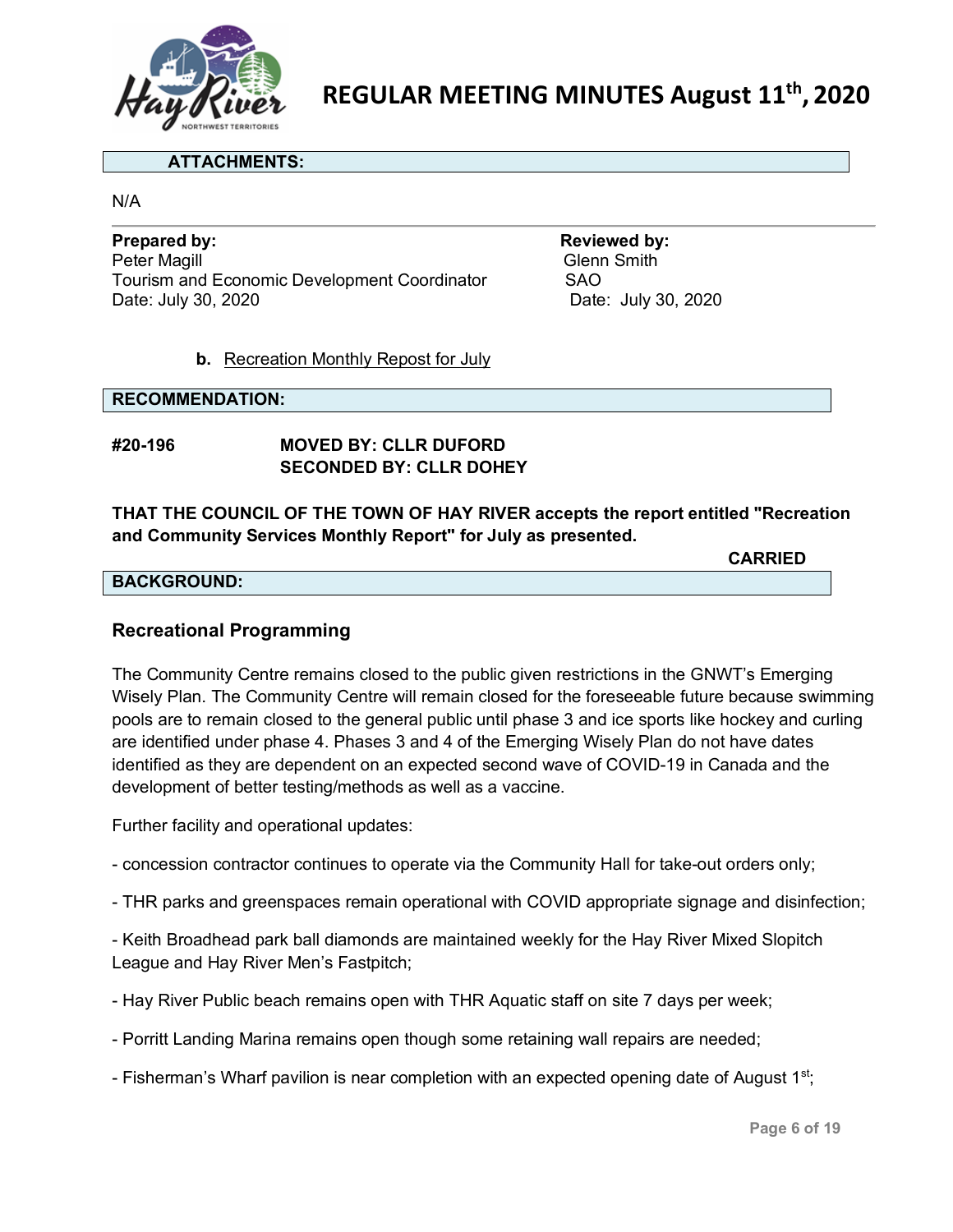

The Director of Recreation and Programming staff remain in communication with local sport user groups and community partners to facilitate return to play initiatives and encourage healthy, active lifestyles in the community. Local ice sport representatives will be submitting return to play plans in August with hopes or hitting the ice in October. The Department of Recreation will also be submitting a reopening plan for most spaces of the Community Centre. Dates and details will be determined via communications with GNWT Environmental Health representatives and regular user groups to ensure cost recovery on operations.

# Recreation Programming Statistics

Monthly statistics unavailable due to COVID restrictions and current closures. Programming is slowly resuming, and some statistics should be available for next report.

User group and programming updates:

- Town of Hay River delivered programming:
	- $\circ$  Summer Heat: 21 registrants, plus as and when from waiting list when possible;
	- $\circ$  Outdoor spin classes: registrations met minimums, stats to be available in Aug;
	- o Fitness classes at local greenspaces: registrations met minimums, stats to be available in Aug;
	- o Meditation at the Beach: resumed in July, stats to be available in August;
	- o Social Paddle: expected to resume in August;
	- $\circ$  Canada Day car parade and celebration organized by THR on July 1<sup>st</sup>;
	- $\circ$  Water Smart Community Beach day: scheduled for August 8<sup>th</sup>;
	- o Junior Lifeguard Club and Bronze level swimming lessons: expected in August;
- Local Sport User Groups:
	- o HR Golf Club: memberships increased approx. 40% comparable to recent years;
	- $\circ$  HR Men's Fastpitch: 2 weekly practices and 2 local tournaments hosted in July;
	- $\circ$  HR Mixed Slopitch: 6 league teams with a modified schedule and format;
	- $\circ$  HR Elk's Soccer: returned to play with 2 weekly practices in July;
	- o Initial scheduling meeting held with Hay River Figure Skating Club, Hay River Minor Hockey, Hay River Speed Skating Club and local adult hockey groups;
		- **Meetings to be held every 2 weeks until return to play;**

# **Aquatics**

THR Department of Recreation's beach attendant partnership with the GNWT's Department of Industry Tourism and Investment is a great success at the Hay River Territorial Campground beach. Positive feedback is frequent and staff from both parent organizations seem satisfied with coordination.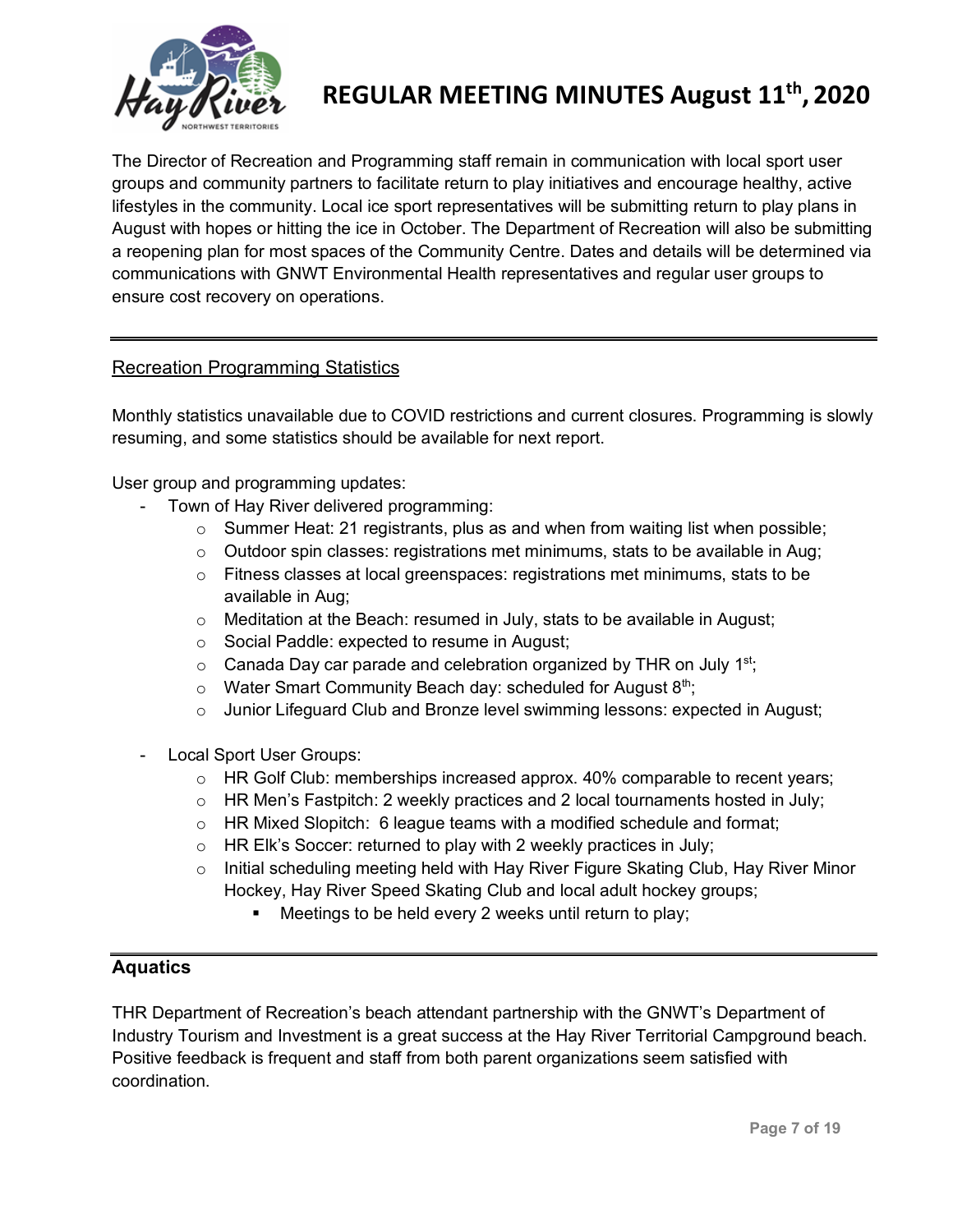

Beach Attendants duties include, but are not limited to:

- o Monitoring beach capacity;
- o Provide public awareness of COVID restrictions and best practices;
- $\circ$  Ensure a daily beach count is recorded and submitted to ITI;
- o Monitor waterfront activities and report back daily;
- o Educate waterfront users of safe water use practice and hazards;
- o Identify and assess unsafe waterfront use and intervene as needed;

The beach continues to be supervised 7 days per week from 10:00 am to 7:00 pm and THR attendants will be on duty until August  $24<sup>th</sup>$ .

Communication and coordination between Aquatic staff, Maintenance staff and local contractors has resumed to ensure start up time will be minimal when the NWT moves to Phase 3 of the *Emerging Wisely* plan.

Job postings were advertised for the Aquatic Supervisor, Senior Lifeguard and Lifeguard positions. Postings were open until July 31<sup>st</sup> with interviews to be scheduled shortly thereafter. Further Covid-19 updates are needed from the GNWT's Environmental Health office to confirm staffing need in the fall.

# **Facilities and Maintenance**

#### Parks and Greenspaces:

- Maintenance:
	- o Hanging baskets, planters and greenspaces watered daily;
	- $\circ$  Regular checks, clean up and emptying of garbage cans on TOHR properties;
	- o Pick up litter in ditches and in downtown core;
	- o Mowing and brushing of THR greenspaces and highway ditches;
	- o Coordination and cooperation with Beautification Committee;
	- o Weekly greenspace and building inspections, with maintenance as required;
	- o Support Summer Heat and outdoor fitness classes;
	- o Weekly janitorial service at Community Centre;
	- o Weekly maintenance of Glenn Smith ball field (4 days/week);
- Improvements:
	- $\circ$  Supporting completion of Wharf Pavilion build via carpentry work and staining of interior and exterior walls;
	- $\circ$  Investigation and application for permits required for Porritt Landing retaining wall repairs;
	- o Aquatic Centre steam room exhaust system upgrades;
	- $\circ$  Funding application submitted to Arctic Energy Alliance for pool pump upgrades and conversion of lighting to LED:
	- $\circ$  Trail improvement project resumed via partnership with the NWT Metis Nation and Hay River Metis Government Council:
		- **2020** priorities: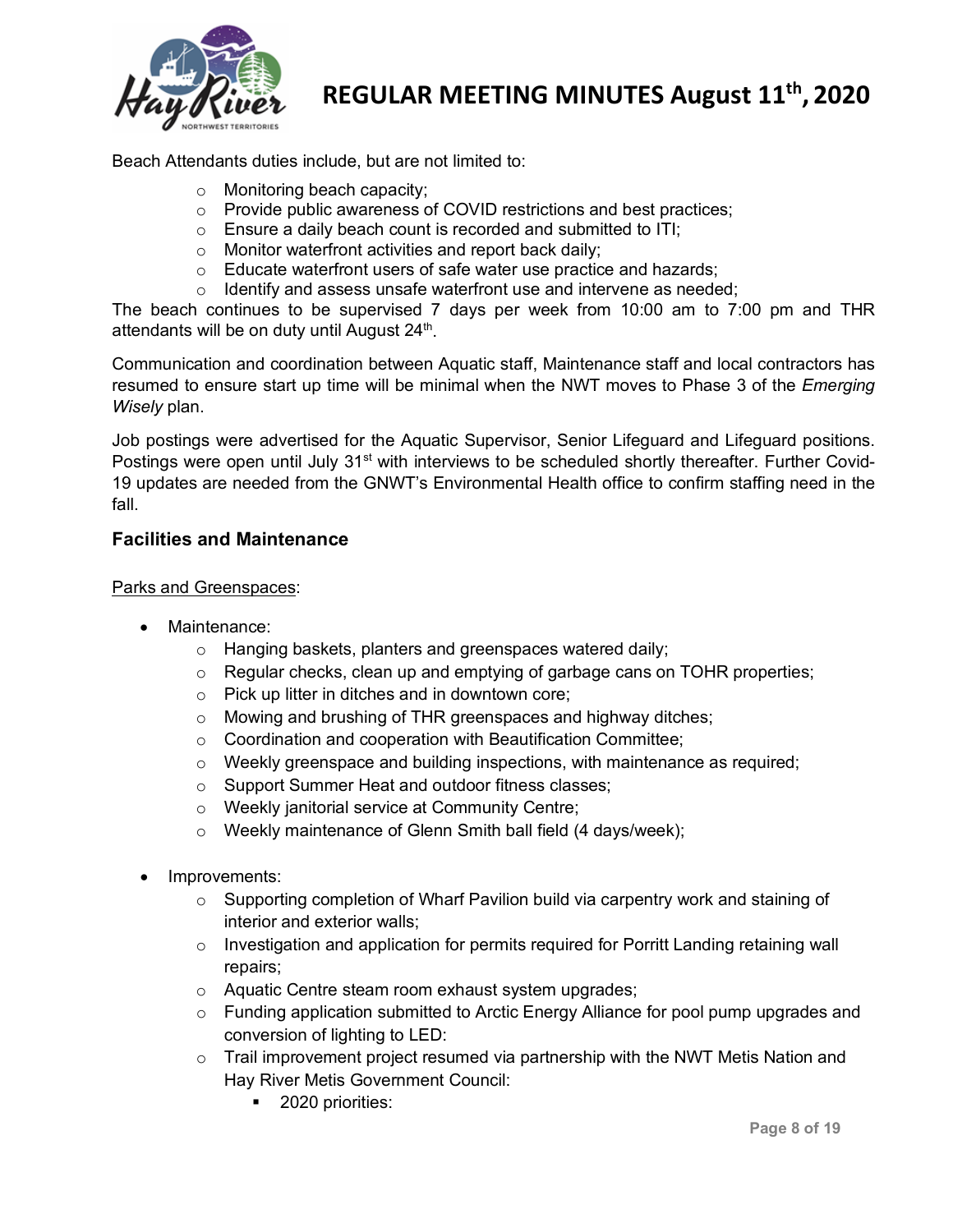

- Complete installation of 2019 trailhead and interpretive signage;
- Brushing and clean up of 2 trailhead sites;
- Remove dangerous trees and hazards along new town trails;
- Improve connection or airport trail to Oxbow trailhead on 105<sup>th</sup> st;

#### **APPLICABLE LEGISLATION, BYLAWS, STUDIES, PLANS:**

N/A

**FINANCIAL IMPLICATIONS:**

N/A

#### **ALTERNATIVES TO RECOMMENDATIONS:**

N/A

# **ATTACHMENTS: Prepared by: Reviewed by: Reviewed by: Reviewed by: Reviewed by:** Stephane Millette Glenn Smith Director Recreation and Community Services SAO Date: July 30, 2020 Date: July 31, 2020

**c.** Emergency Services Monthly Report for July

#### **RECOMMENDATION:**

#### **#20-197 MOVED BY: CLLR WILLOWS SECONDED BY: CLLR DOHEY**

**THAT THE COUNCIL OF THE TOWN OF HAY RIVER accepts the Emergency Services Activity Report for July 2020 as presented.**

# **BACKGROUND:**

#### **Summary:**

The Protective Services group had another busy month with a total of 59 emergency responses that were either medical or fire-related. The agility of the department continues to be tested with multiple responses happening at the same time. It has become commonplace for both ambulances to be out on responses at the same time, but this month during a serious structure fire, we also had an ambulance call and a false alarm, all of which were responded to with no delays.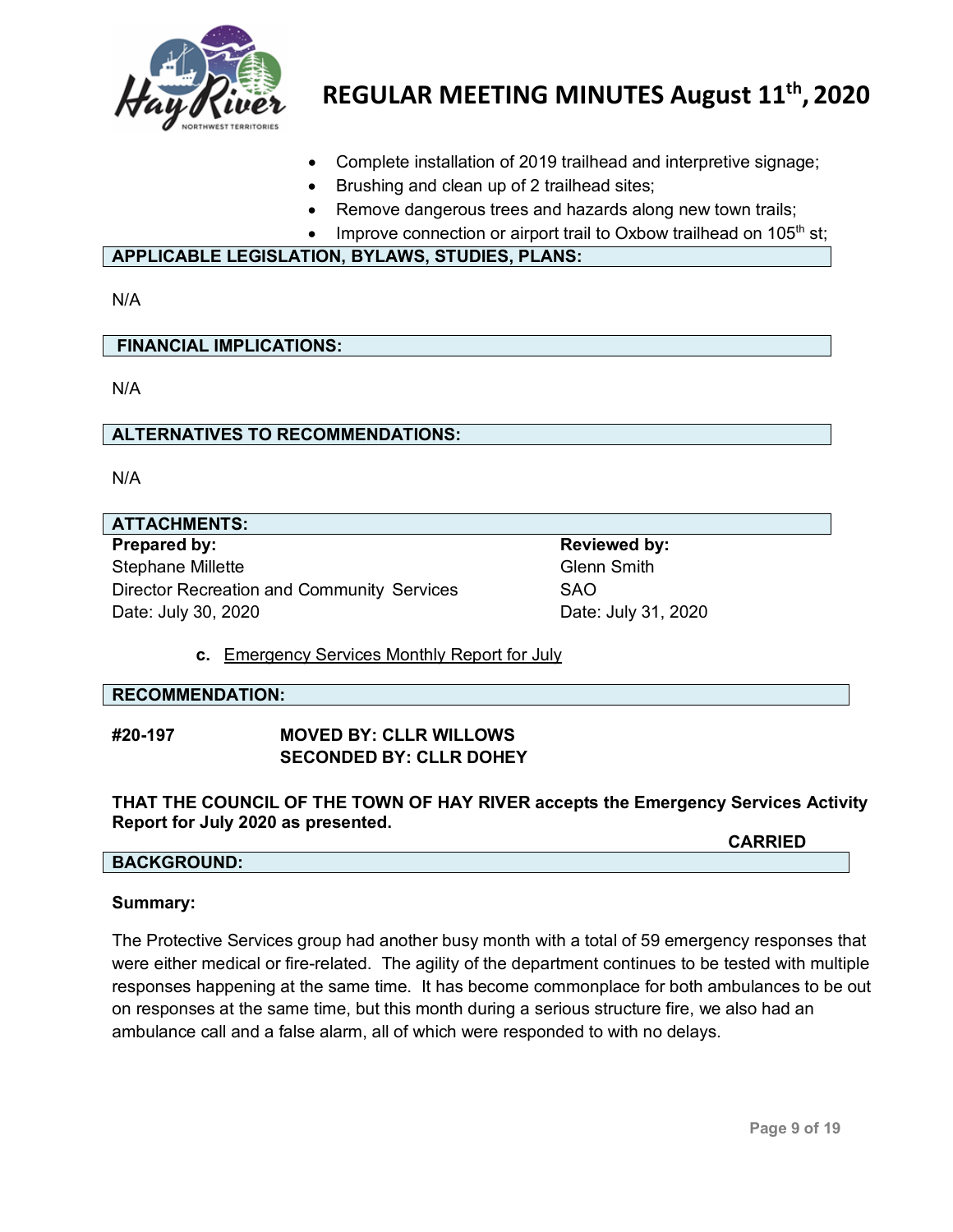

We had Rocky Mountain Phoenix service all the town's SCBA and the Fire Department's SCBA Compressor. We worked with Protect NWT to make this happen as the service technician had to come from Alberta.

This month practical training was focused on NFPA 1001 skills and included Drags and Carries, Forcible Entry and Search and Rescue. All the students that participated were extremely engaged and performed very well.

#### **Meetings:**

Hospital Meeting Protective Services Specialist Interviews

During July 312, paid-on-call hours were served by the members of the HRFD for a year to date, a total of 2,082.5 hours.

**STATISTICS** *note statistics are from July 1 to July 27, 2020*

| <b>FUNCTION</b>                                                             | <b>JULY</b><br>2018 | <b>JULY</b><br>2019 | <b>JULY</b><br>2020     | <b>JULY</b><br><b>2018 YTD</b> | <b>JULY</b><br><b>2019 YTD</b> | <b>JULY</b><br><b>2020 YTD</b> |
|-----------------------------------------------------------------------------|---------------------|---------------------|-------------------------|--------------------------------|--------------------------------|--------------------------------|
| <b>Patient</b><br><b>Transfers</b>                                          | 8                   | 11                  | 16                      | 90                             | 82                             | 129                            |
| <b>Medical</b><br><b>Emergency</b><br>Local                                 | 21                  | 20                  | 20                      | 101                            | 93                             | 136                            |
| <b>Medical</b><br><b>Emergency</b><br><b>Reserve</b>                        | $\mathbf 0$         | $\mathbf 0$         | $\overline{\mathbf{3}}$ | 11                             | 10                             | 18                             |
| <b>Medical</b><br><b>Emergency</b><br>Highway                               | $\mathbf 0$         | 1                   | $\mathbf 0$             | 6                              | $\overline{2}$                 | $6\phantom{1}$                 |
| <b>Medical</b><br><b>Emergency</b><br><b>Out of Town</b><br><b>Patients</b> | $\mathbf 0$         | $\mathbf 0$         | 8                       | 11                             | $\overline{7}$                 | 11                             |
| <b>Body</b><br><b>Transfer</b>                                              | $\mathbf 0$         | $\mathbf 0$         | $\mathbf 0$             | 5                              | $\overline{\mathbf{3}}$        | $6\phantom{1}$                 |
| Fires &<br><b>Rescues</b>                                                   | 1                   | $\overline{2}$      | $\overline{\mathbf{3}}$ | 15                             | 10                             | 10                             |
| <b>False</b><br><b>Alarms</b>                                               | 5                   | $\overline{2}$      | $\boldsymbol{9}$        | 18                             | 12                             | 32                             |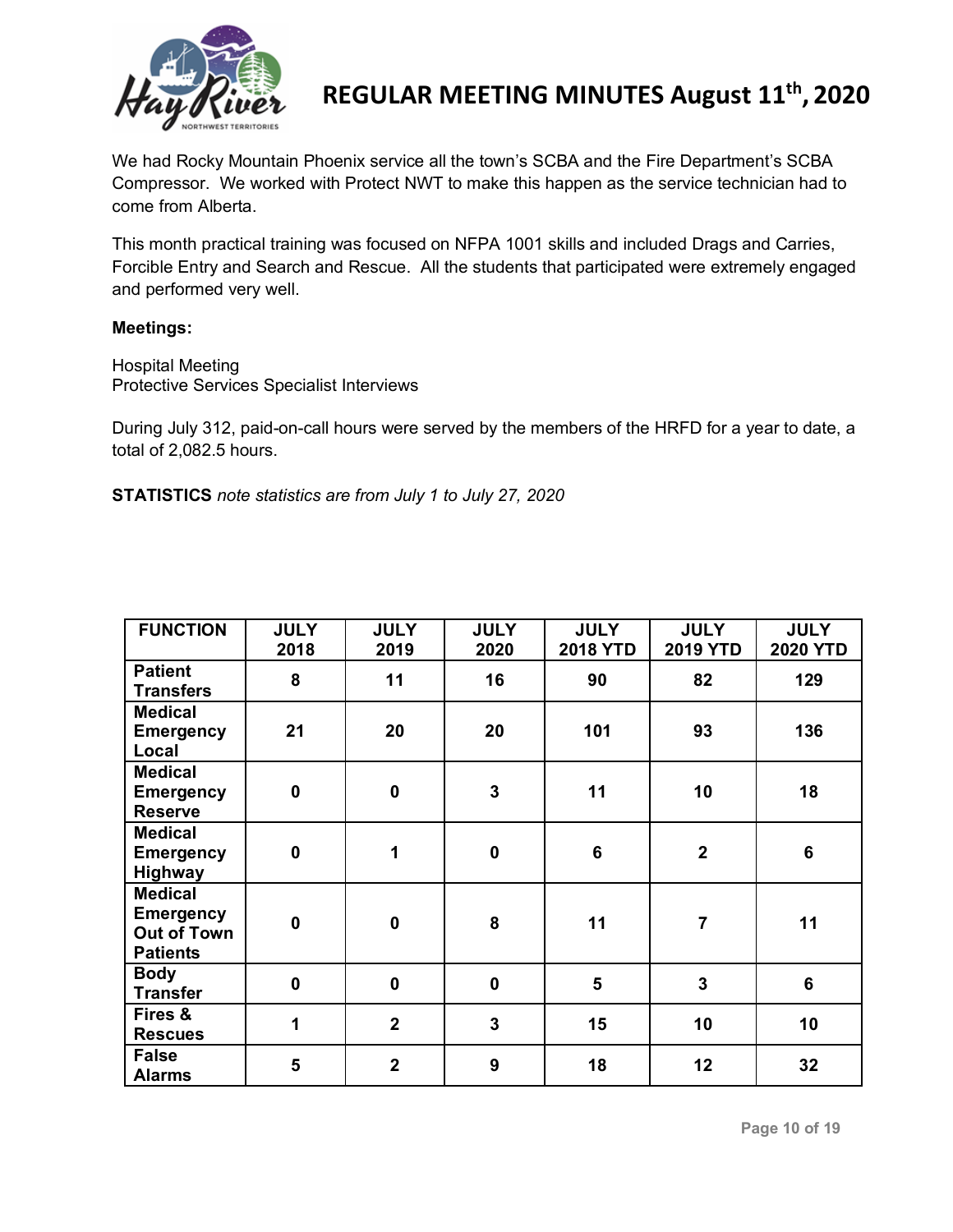

| <b>Training</b>                    | 4 | 4 | 3              | 27 | 31       | 15          |
|------------------------------------|---|---|----------------|----|----------|-------------|
| <b>Special</b><br><b>Training</b>  | 0 |   | $\mathbf{0}$   | 16 | 19       | $\bf{0}$    |
| <b>Maintenance</b>                 | 5 | 4 | $\overline{2}$ | 26 | 25       | 15          |
| <b>Fire Permits</b>                |   | 0 |                | 16 | 6        |             |
| <b>Fireworks</b><br><b>Permits</b> | 0 | 0 |                | 3  | $\bf{0}$ |             |
| <b>Public</b><br><b>Safety</b>     |   | 5 |                | 20 | 16       | $\mathbf 2$ |
| <b>Inspections</b>                 | 8 | 4 |                | 47 | 60       | 17          |

#### **MAINTENANCE**

- 1. All daily/weekly/monthly maintenance activities were completed.
- 2. Medic 1 link in rear suspension repaired.
- 3. Full-service Engine 2
- 4. SCBA inspected and serviced as required.
- 5. SCBA air compressor serviced.

#### **COUNCIL POLICY / STRATEGY OR GOAL:**

N/A

#### **APPLICABLE LEGISLATION, BYLAWS, STUDIES, PLANS:**

Fire Prevention Bylaw

#### **FINANCIAL IMPLICATIONS:**

N/A

# **ALTERNATIVES TO RECOMMENDATIONS:**

N/A

# **ATTACHMENTS:**

N/A

**Prepared by: Reviewed By:** Ross Potter **Glenn** Smith Director Protective Services/Fire Chief Senior Administrative Officer Date: July 28, 2020 Date: July 31, 2020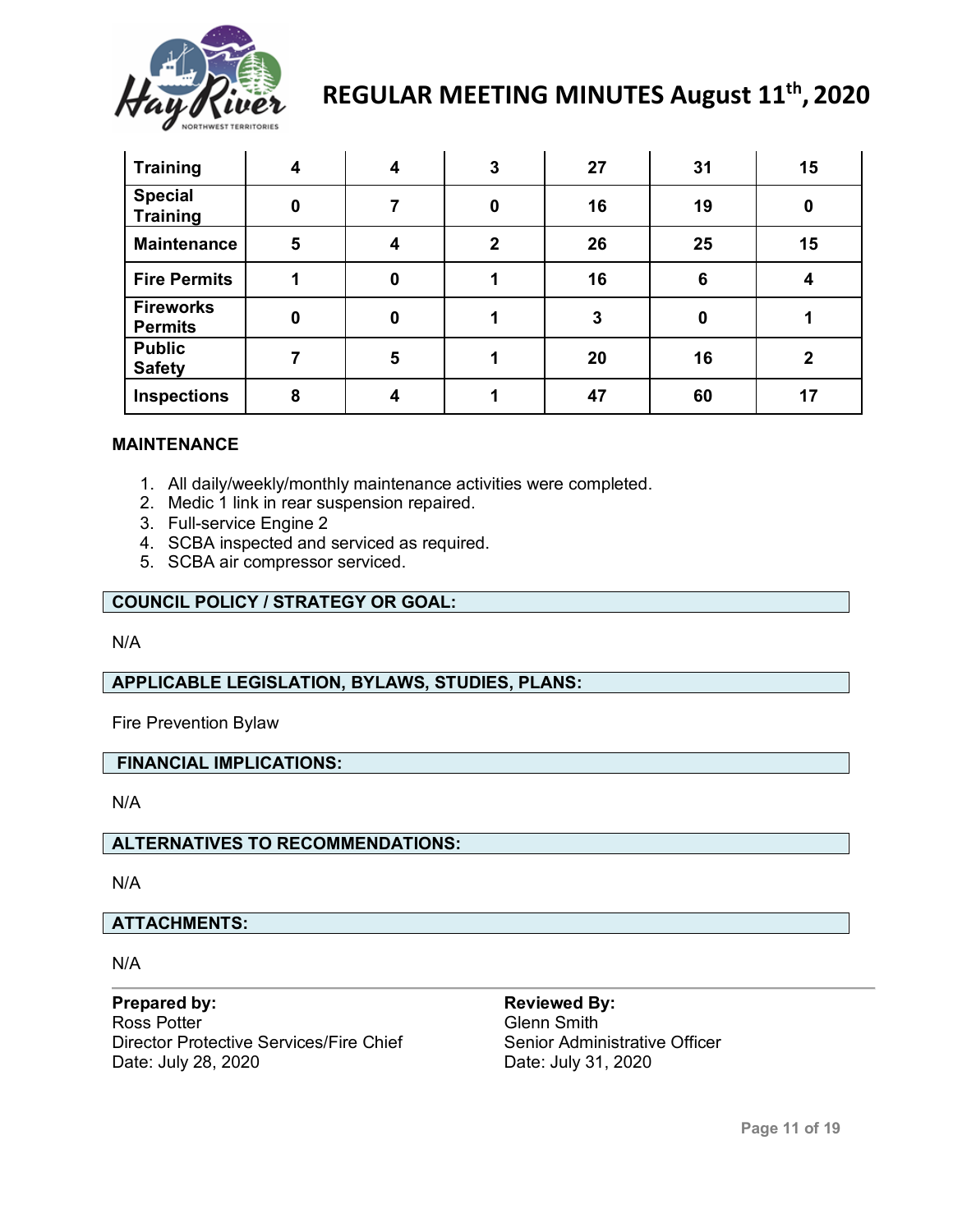

#### **d.** Municipal Services Monthly report for July

### **RECOMMENDATION:**

#### **#20-198 MOVED BY: CLLR WILLOWS SECONDED BY: CLLR DOHEY**

# **THAT THE COUNCIL OF THE TOWN OF HAY RIVER accepts the Municipal Enforcement Report for July, 2020 as presented.**

#### **BACKGROUND**

**OFFENCE INQUIRY INVESTIGATED NO SUBSTANTIATION OFFENCES WARNINGS SHELTER FINES TOWED RETURNED TO OWNER RETURNED TO | CLEANED UP** Animal Abuse Barking Dogs and The Mathematic Hotel and The Mathematic Hotel and The Mathematic Hotel And The Mathematic Hotel And The Mathematic Hotel And The Mathematic Hotel And The Mathematic Hotel And The Mathematic Hotel And The M Dog Attack Dog Bites 2 2 Loose Cat Loose Dogs 1 1 Sled Dog Complaints No Business License Vehicle Parking 1 1 Trailer Parking ATV Misc Overgrown Trees Long Grass & Weeds 14 14 9 Miscellaneous Garbage Infringing on Property Development No Permit 2 2 Burn Garbage Smoke Vessel Parking Issues Not Clearing Sidewalks Dumping Snow on Neighbors Property **Animal Control Bylaw Business License Traffic Bylaw Unsightly Bylaw Development Related Fire Prevention Bylaw Porritt Landing Snow Removal**

### **Unsightly Properties: 5**

The Director, Protective Services is presently acting as the Bylaw Enforecemnt Officer due to a shortage of staff. Patrols have been reduced from the 2 patrols per day, but we are still responding to complaints. We are actively working on filling the position so that we can provide full services once again.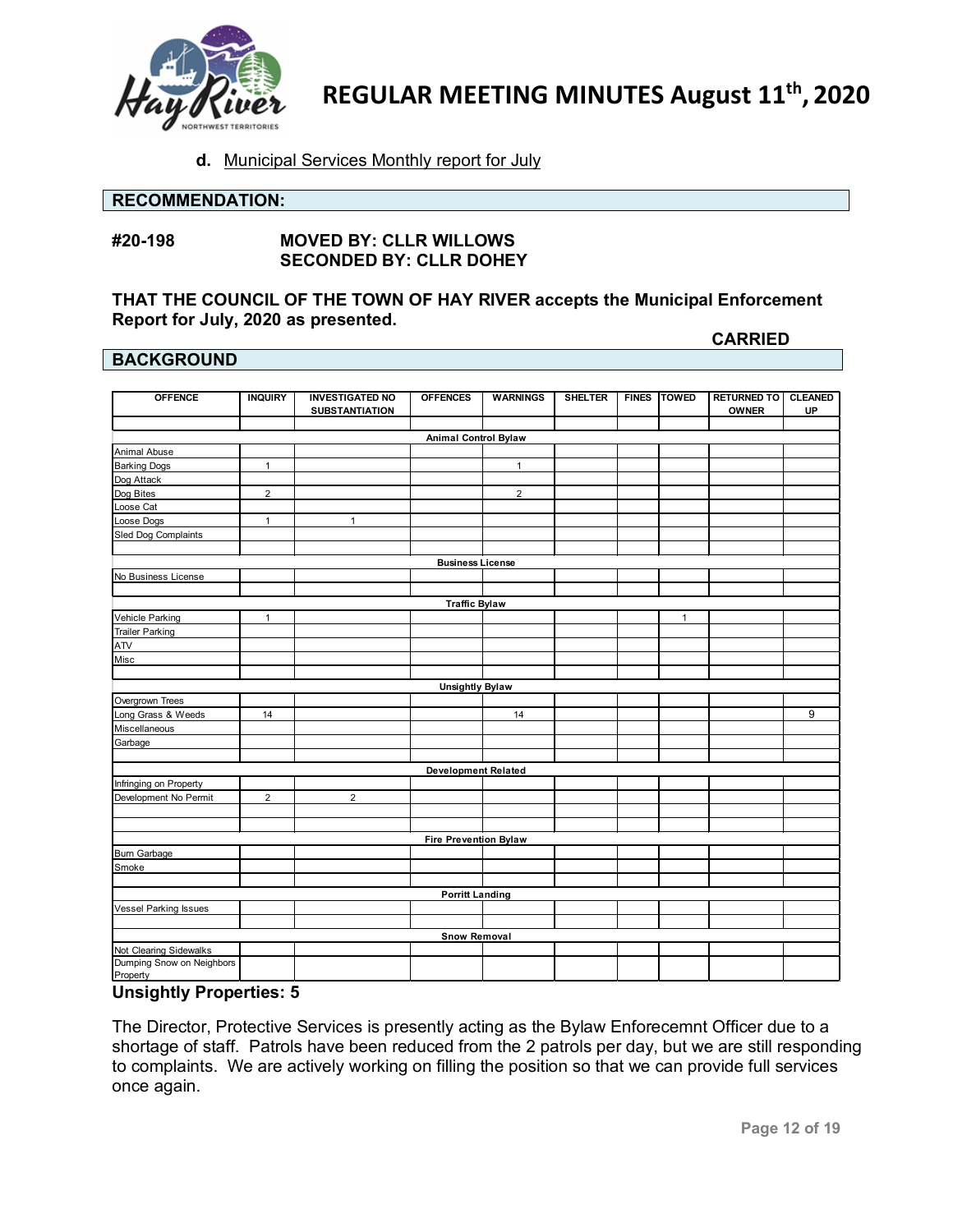

#### **COUNCIL POLICY / STRATEGY OR GOAL:**

N/A

# **APPLICABLE LEGISLATION, BYLAWS, STUDIES, PLANS:**

Bylaws as applicable

#### **FINANCIAL IMPLICATIONS:**

N/A

### **ALTERNATIVES TO RECOMMENDATIONS:**

N/A

## **ATTACHMENTS:**

N/A

#### **Prepared by: Reviewed By: Reviewed By:**

Ross Potter<br>Director. Protective Services<br>Contractive Services<br>Contractive Officer<br>Senior Administrative Officer Director, Protective Services

Date July 28, 2020 Date: July 31, 2020

**e.** Asset Disposal Report

#### **RECOMMENDATION:**

# **#20-199 MOVED BY: CLLR DUFORD SECONDED BY: CLLR DOHEY**

# **THAT THE COUNCIL OF THE TOWN OF HAY RIVER approve the disposal, through auction of various Town assets as per our Procurement Bylaw 2388.**

|                    | CARRIED |
|--------------------|---------|
| <b>BACKGROUND:</b> |         |

Administration has identified several assets that have reached end of life, are beyond reasonable repair, are no longer safe for operation, or are no longer part of an equipment standard for the Town. Most of the assets are cluttering limited facilities.

Assets sent to local auction will be in accordance with Bylaw 2388 Procedure Bylaw and Policy and will be removed with consideration of environmental, safety and operational regulations and risks.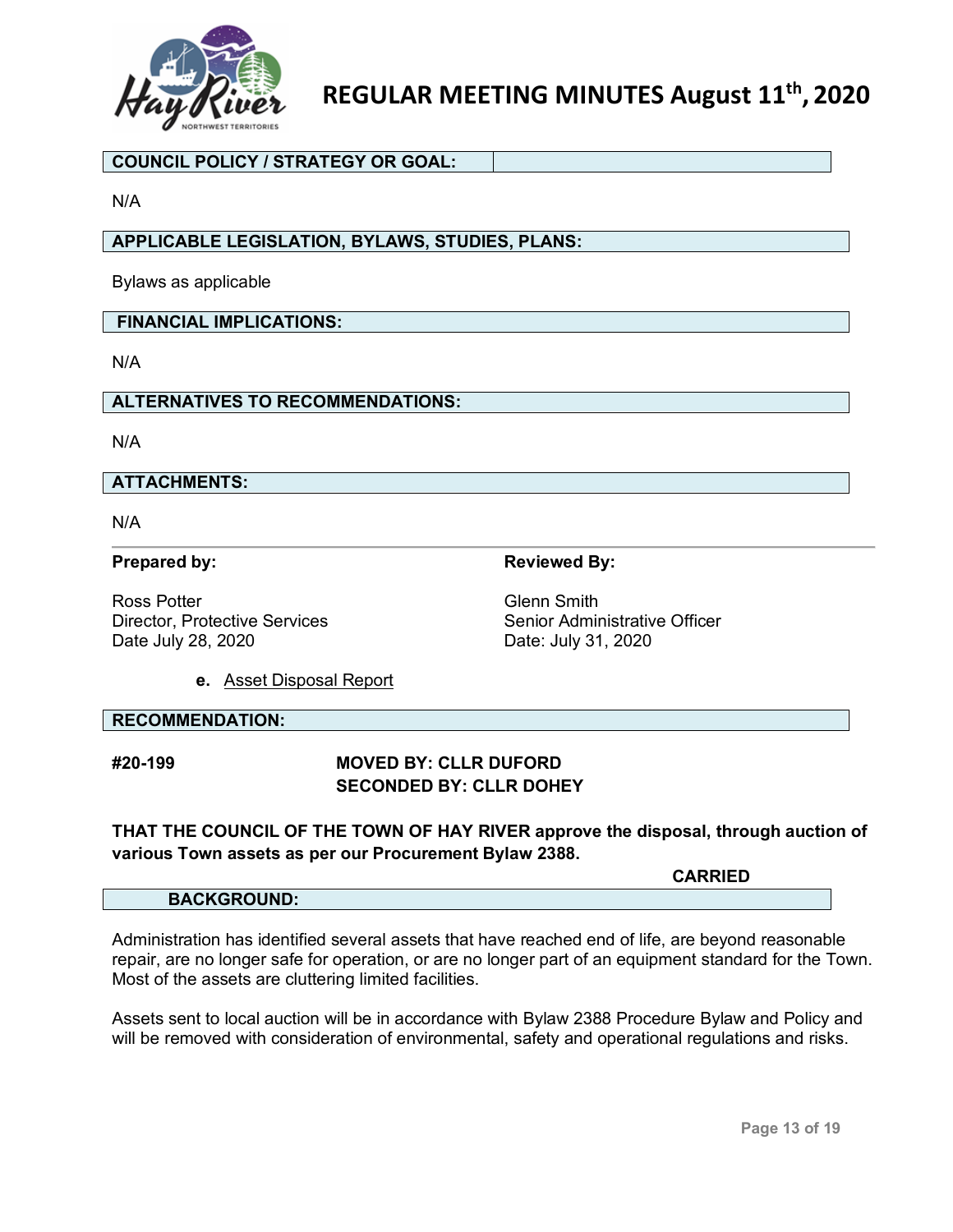

# **COUNCIL POLICY / STRATEGY OR GOAL:**

N/A

# **APPLICABLE LEGISLATION, BYLAWS, STUDIES, PLANS:**

Bylaw 2388 Procedures Bylaw and Policy

#### **FINANCIAL IMPLICATIONS:**

Estimated revenue through auction to be less than \$25,000 in total

#### **ALTERNATIVES TO RECOMMENDATIONS:**

Keep assets; scrap all assets; donate assets.

# **ATTACHMENTS:**

Asset Disposal Form – Recreation

**Prepared by: Reviewed by: Reviewed by: Reviewed by: Reviewed by: Reviewed by: Reviewed by: Reviewed by: Reviewed by: Reviewed by: Reviewed by: Reviewed by: Reviewed by: Reviewed by: Reviewed by** Stacey Barnes<br>Council Administrator Date: July 31, 2020 **Date: July 31, 2020** 

Senior Administrative Officer

**f.** Excused Absence

#### **RECOMMENDATION:**

#### **#20-200 MOVED BY: CLLR DUFORD SECONDED BY: CLLR DOHEY**

**THAT THE COUNCIL OF THE TOWN OF HAY RIVER excuses Mayor Jameson, Councillor Dohey and Councillor Willows from the Standing Committee of Council, Tuesday, August 4th, 2020.**

**CARRIED**

#### **BACKGROUND:**

Mayor Jameson, Councillor Dohey and Councillor Willows have asked to be excused from the Standing Committee of Council, Tuesday, August 4th, 2020

# **COUNCIL POLICY / STRATEGY OR GOAL:**

N/A

# **APPLICABLE LEGISLATION, BYLAWS, STUDIES, PLANS:**

N/A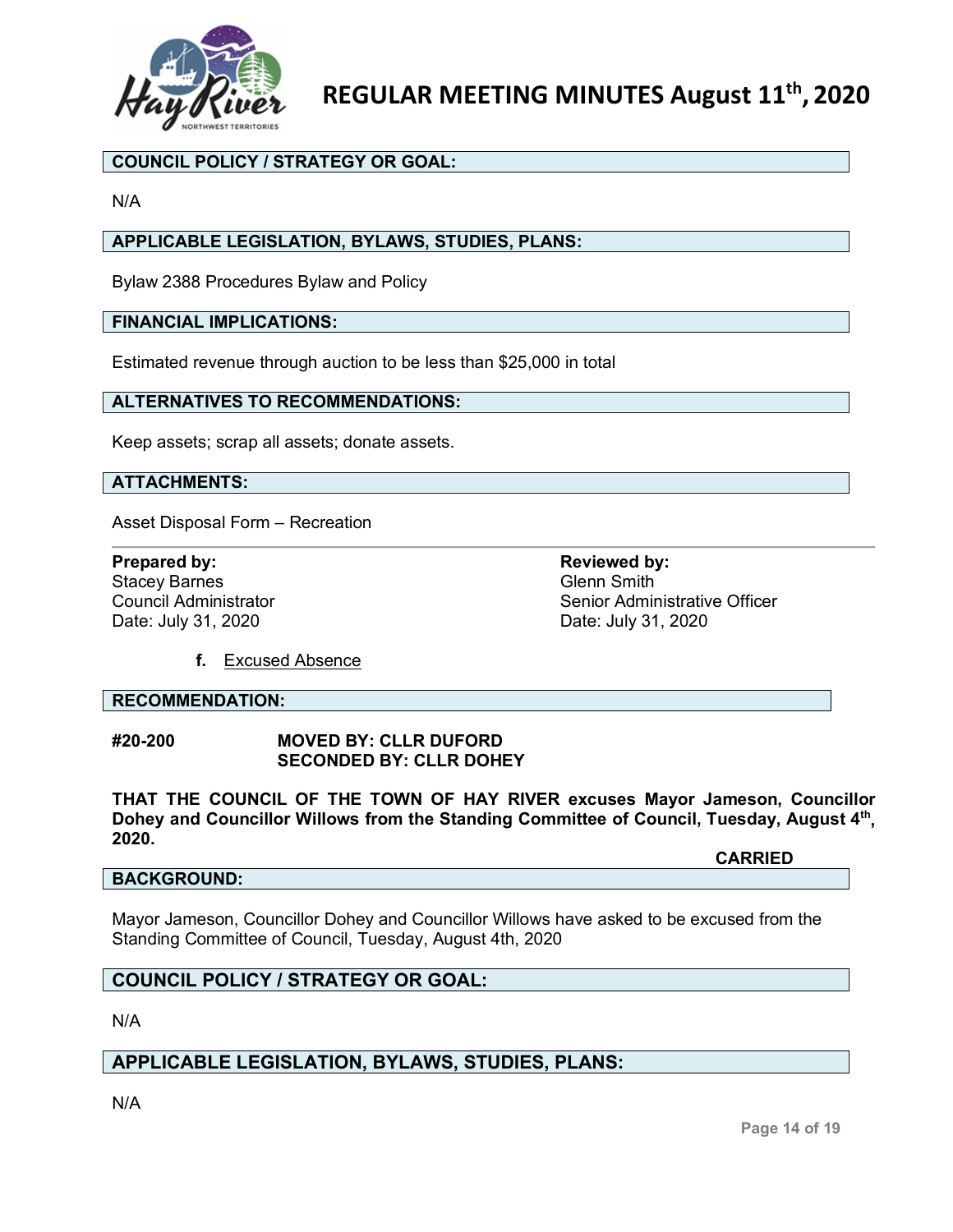

# **FINANCIAL IMPLICATIONS:**

N/A

# **ALTERNATIVES TO RECOMMENDATIONS:**

N/A

# **ATTACHMENTS:**

N/A

Stacey Barnes Council Administrator Date: August 4, 2020

**Prepared by: Reviewed** by:

#### **10. NEW BUSINESS**

a. Excused Absence for Cllr Anderson

#### **RECOMMENDATION:**

#### **#20-201 MOVED BY: CLLR WILLOWS SECONDED BY: CLLR DOHEY**

# **THAT THE COUNCIL OF THE TOWN OF HAY RIVER excuses Councillor Anderson from the Regular Meeting of Council, Tuesday, August 11th, 2020.**

#### **BACKGROUND:**

Councillor Anderson have asked to be excused from the Regular Meeting of Council, Tuesday, August 11th, 2020

# **COUNCIL POLICY / STRATEGY OR GOAL:**

N/A

**APPLICABLE LEGISLATION, BYLAWS, STUDIES, PLANS:**

N/A

#### **FINANCIAL IMPLICATIONS:**

N/A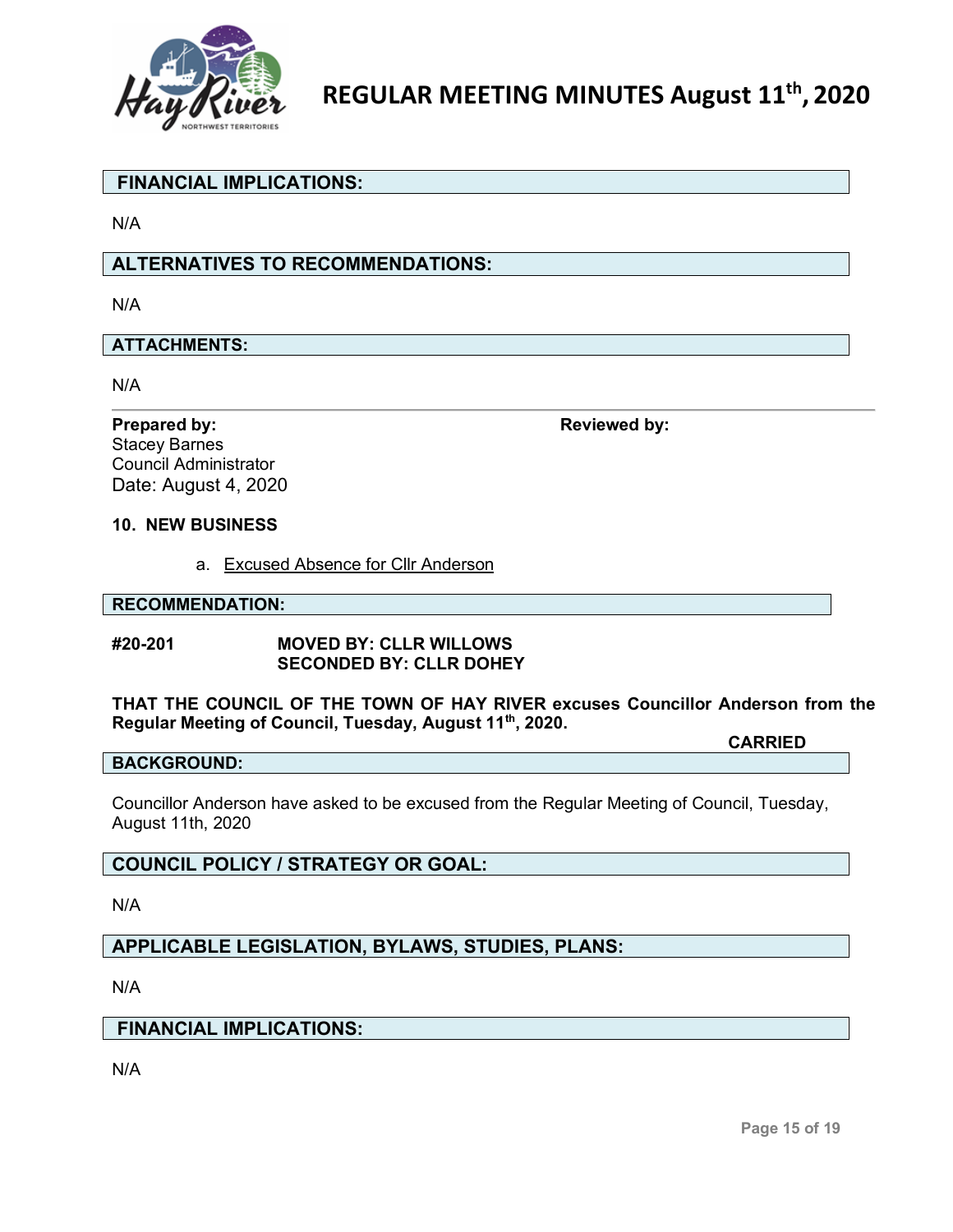

# **ALTERNATIVES TO RECOMMENDATIONS:**

N/A

#### **ATTACHMENTS:**

N/A

#### **Prepared by: Reviewed by:**

Stacey Barnes Council Administrator Date: August 7<sup>th</sup>, 2020

b. Excused Absence for Cllr Willows

#### **RECOMMENDATION:**

#### **#20-202 MOVED BY: CLLR DUFORD SECONDED BY: CLLR DOHEY**

**THAT THE COUNCIL OF THE TOWN OF HAY RIVER excuses Councillor Willows from the Regular Meeting of Council, Tuesday, August 25th, 2020.**

**CARRIED**

#### **BACKGROUND:**

Councillor Willows have asked to be excused from the Regular Meeting of Council, Tuesday, August 25th, 2020

# **COUNCIL POLICY / STRATEGY OR GOAL:**

N/A

# **APPLICABLE LEGISLATION, BYLAWS, STUDIES, PLANS:**

N/A

# **FINANCIAL IMPLICATIONS:**

N/A

# **ALTERNATIVES TO RECOMMENDATIONS:**

N/A

# **ATTACHMENTS:**

N/A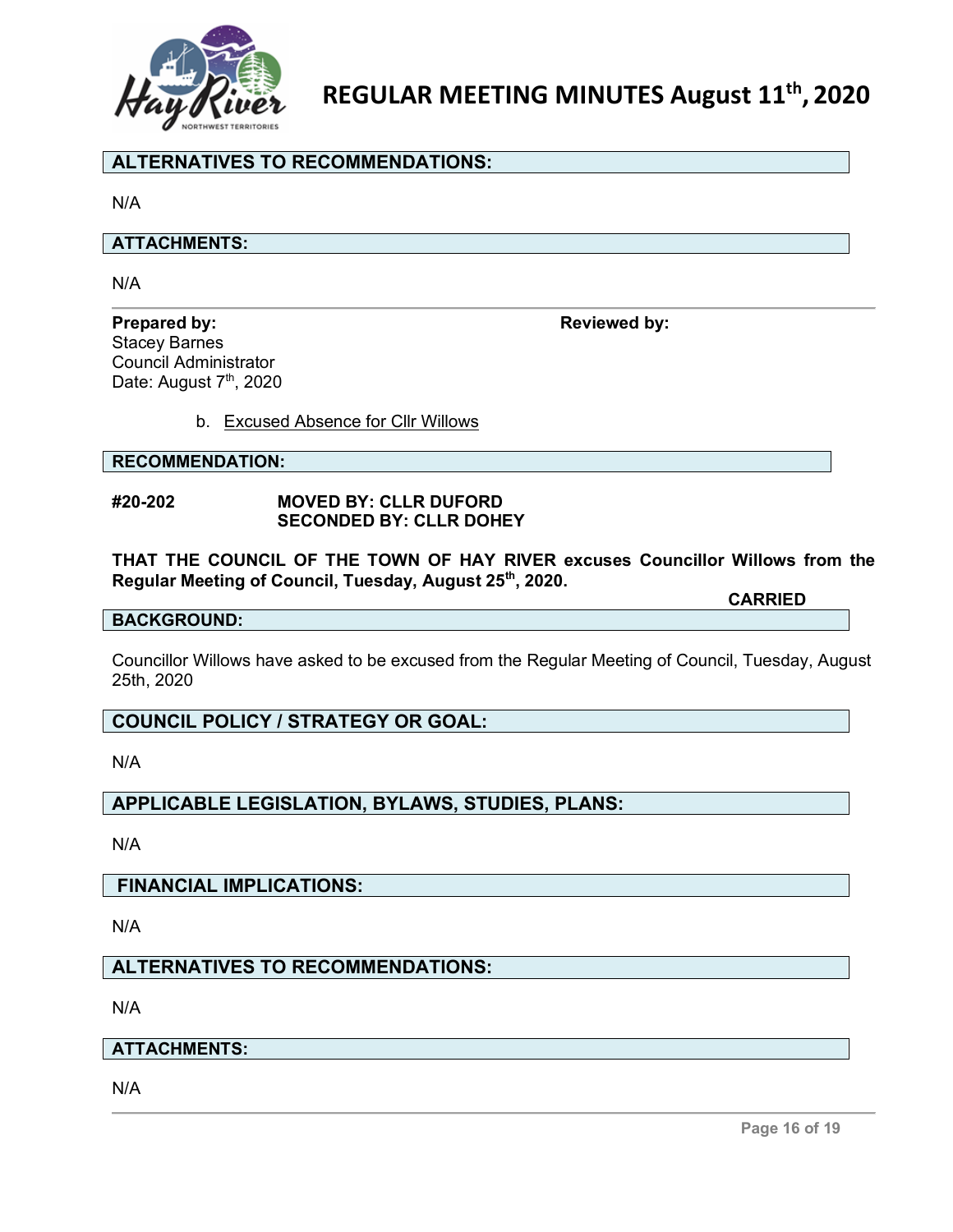

**Prepared by: Reviewed by:** Stacey Barnes Council Administrator

c. Strategic Plan Progress Report

**RECOMMENDATION:**

Date: August 7<sup>th</sup>, 2020

### **#20-203 MOVED BY: CLLR DOHEY SECONDED BY: CLLR DUFORD**

**THAT THE COUNCIL OF THE TOWN OF HAY RIVER approves the Town of Hay River 2019-23 Strategic Plan – July 2020 Progress Update**

**CARRIED**

#### **BACKGROUND:**

In May 2019, the Town of Hay River Council approved the 2019-23 Strategic Plan ("Plan"). The Plan was developed through a prior 2 day workshop held with Council, and Union and Management Administration representation, that was facilitated by Ian McCormack of Strategic Steps Inc.

The Plan provides a roadmap for both Council and Administration to achieve the strategies that are outlined in this plan.

In July 2020, Administration undertook an exercise to document a progress update on strategies and performance measures identified in the original plan. The draft document was sent to Council for further input on progress.

A strategic plan update session is being planned for early Fall 2020. The session will allow Council an opportunity to revise and reprioritize strategies in consideration of changes to the Town's operating environment.

# **COUNCIL POLICY / STRATEGY OR GOAL:**

N/A

# **APPLICABLE LEGISLATION, BYLAWS, STUDIES, PLANS:**

N/A

#### **FINANCIAL IMPLICATIONS:**

N/A

-

#### **ALTERNATIVES TO RECOMMENDATIONS:**

Do not approve July 2020 progress update – Administration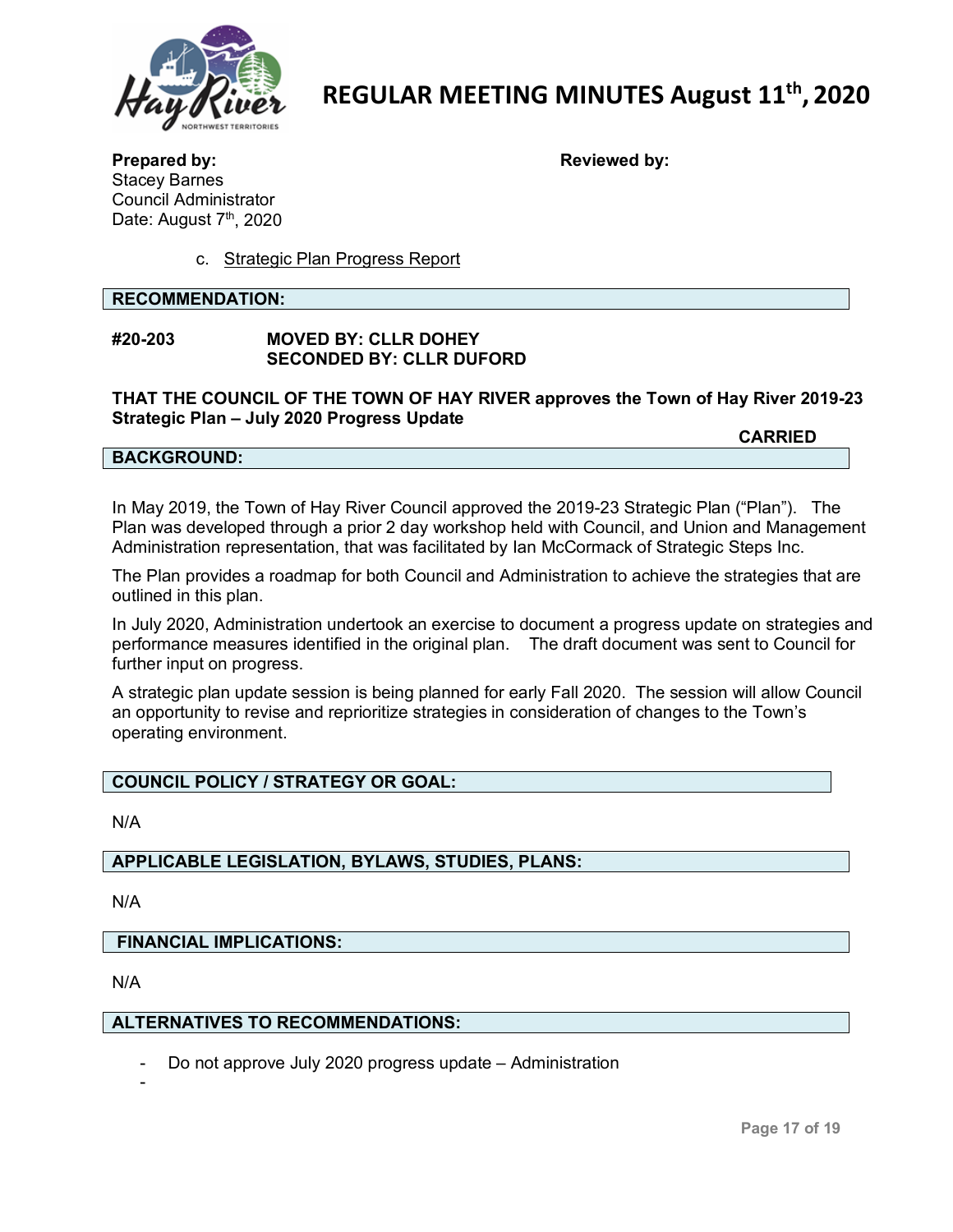

### **ATTACHMENTS:**

Town of Hay River Strategic Plan - July 2020 Progress Update

#### **Prepared by:**

Glenn Smith Senior Administrative Officer August 7, 2020

d. Excused Absence for Cllr Chambers

#### **RECOMMENDATION:**

**#20-204 MOVED BY: CLLR DOHEY SECONDED BY: CLLR DUFORD**

**THAT THE COUNCIL OF THE TOWN OF HAY RIVER excuses Councillor Chambers from the Regular Meeting of Council, Tuesday, August 11th, 2020.**

#### **BACKGROUND:**

Councillor Chambers have asked to be excused from the Regular Meeting of Council, Tuesday, August 11th, 2020

# **COUNCIL POLICY / STRATEGY OR GOAL:**

N/A

# **APPLICABLE LEGISLATION, BYLAWS, STUDIES, PLANS:**

N/A

#### **FINANCIAL IMPLICATIONS:**

N/A

# **ALTERNATIVES TO RECOMMENDATIONS:**

N/A

#### **ATTACHMENTS:**

N/A

**Prepared by: Reviewed** by: Stacey Barnes Council Administrator Date: August 7<sup>th</sup>, 2020